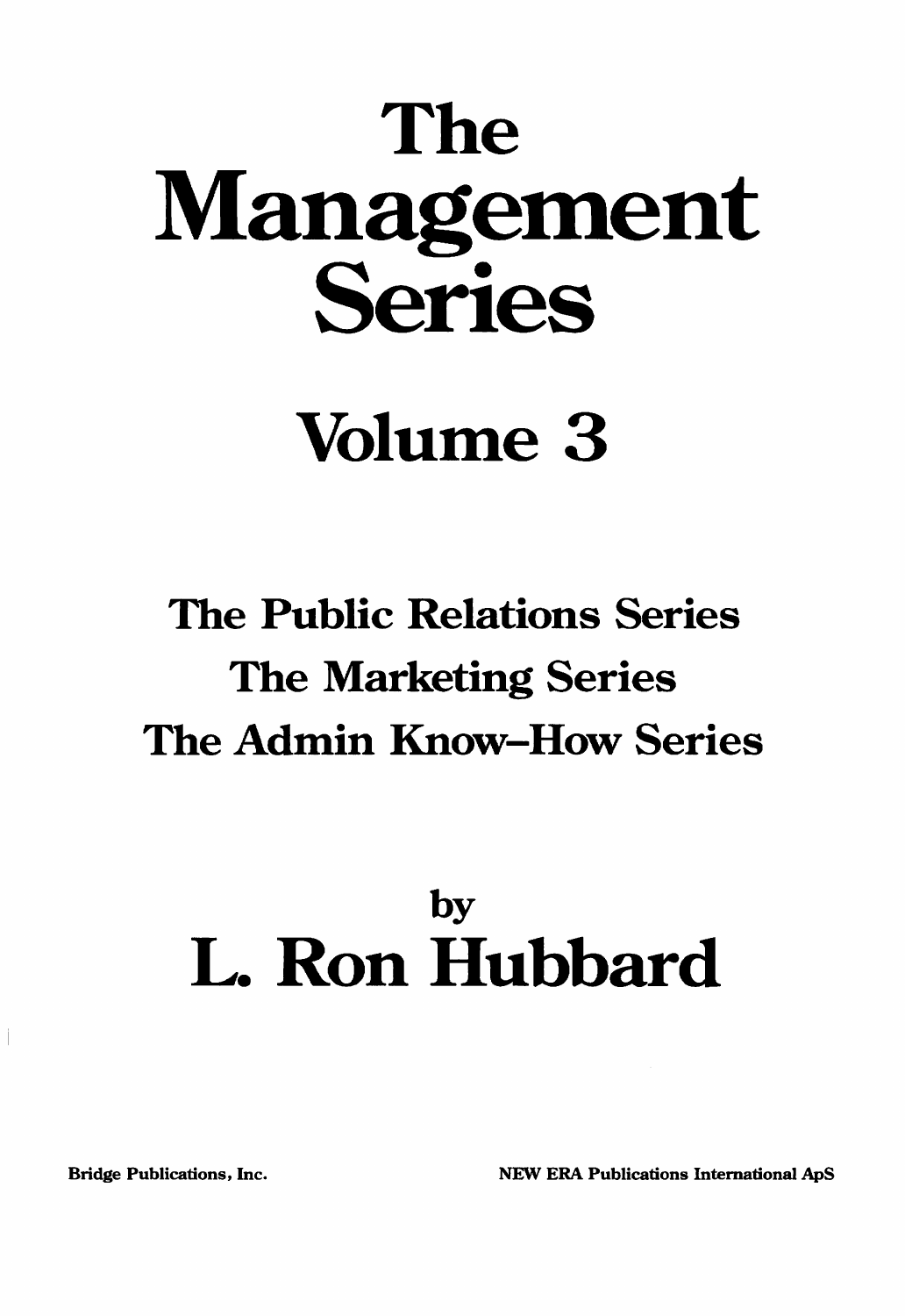*Published in the USA by* **Bridge Publications, Inc.** 4751 Fountain Avenue Los Angeles, California 90029

ISBN 0-88404-674-5

*Published in all other countries by* **NEW ERA Publications International ApS** Store Kongensgade 55 Copenhagen K, Denmark

ISBN 87-7336-760-5

© 1991 L. Ron Hubbard Library All Rights Reserved

No part of this book may be reproduced without the permission of the copyright owner.

DIANETICS, HUBBARD, SCIENTOLOGY, E-METER, CELEBRITY CENTRE, FLAG. FREEWlNDS, HCO, PURI-FICATION RUNDOWN, STUDENT HAT, METHOD ONE, LRH, FEBC, DSEC. *Ability* magazine. *Advance!* magazine, *The Auditor* magazine, *Celebrity* magazine, *Centre* magazine, *KSW News* magazine, *Understanding* magazine, *High Winds* magazine, *Source* magazine. SCIENTOLOGY symbol and DIANETICS symbol in circle are trademarks and service marks owned by Religious Technology Center and are used with its permission. SCIENTOLOGIST is a collective membership mark designating members of the affiliated churches and missions of Scientology.

*Printed in the United States of America*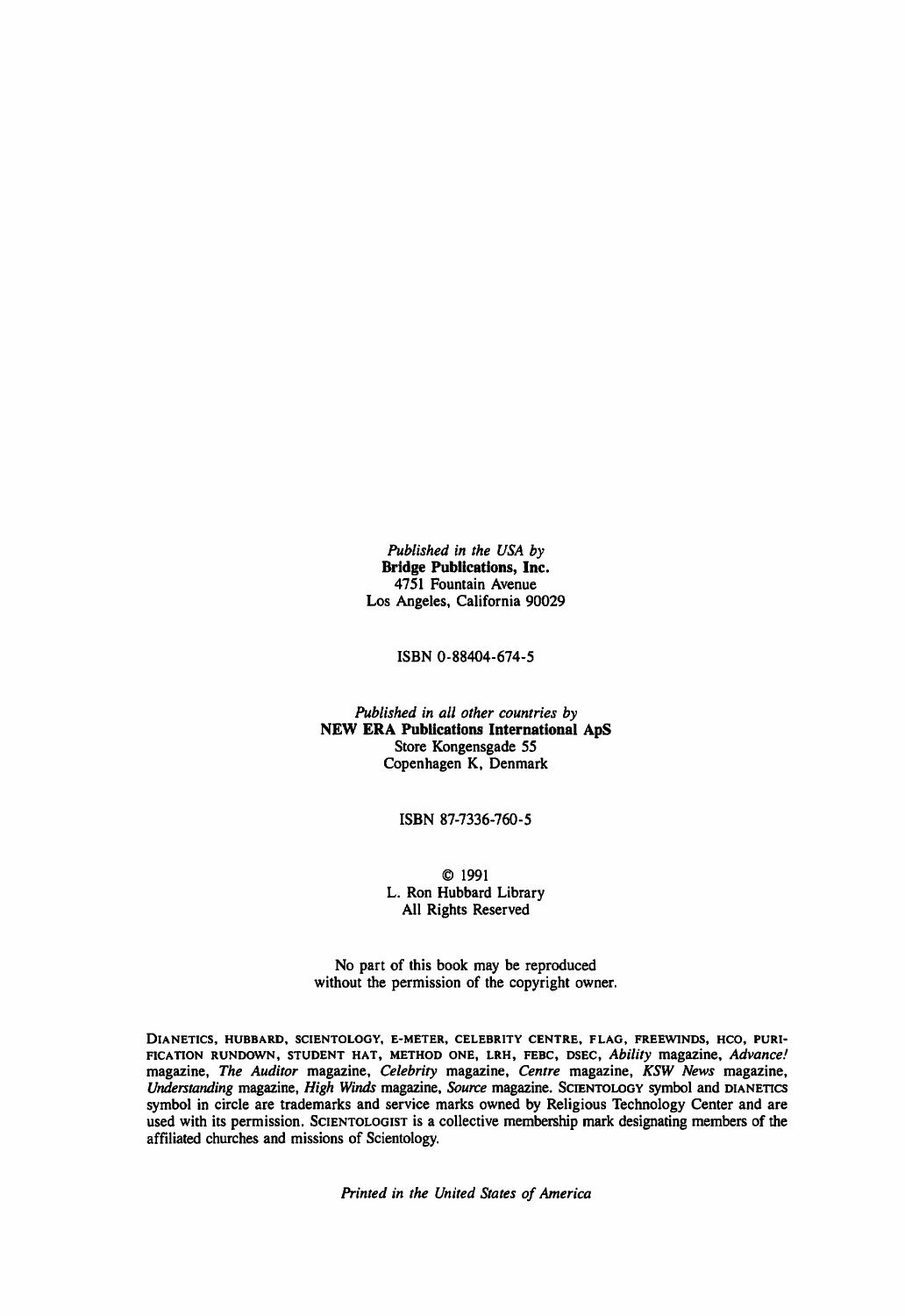#### HUBBARD COMMUNICATIONS OFFICE Saint Hill Manor, East Grinstead, Sussex

#### HCO POLICY LETTER OF 14 SEPTEMBER 1988

Remimeo Surveyor Hats Marketing Hats Promotion Hats PR Hats Survey Network

#### *Marketing Series 25*

#### POSITIONING SURVEYS

| Refs:                                                   |                            |
|---------------------------------------------------------|----------------------------|
| HCO PL 30 Jan. 79                                       | Marketing Series 5         |
| <b>Restored 28.7.83</b>                                 | PR Series 30               |
|                                                         | POSITIONING, PHILOSOPHIC   |
|                                                         | <b>THEORY</b>              |
| HCO PL 13 Sept. 88                                      | <b>Marketing Series 24</b> |
|                                                         | THE POSITIONING ERA        |
| $HCO$ PL $\parallel$ Jan. 77RA                          | <b>Marketing Series 3</b>  |
| Rev. 29.8.79                                            | MARKETING HAT              |
| Book: Scientology 8-8008                                |                            |
| Book: Scientology 0-8: The Book of Basics, "The Logics" |                            |
| Tape: 5211C10B "Logics and Axioms 3 and 4"              |                            |

In the subject of positioning, a *position* is where you *put* a product in somebody's life or mind and in relation to other products.

There is a whole tech on positioning. In order to fully understand the subject, one must study HCO PL 30 Jan. 79, Marketing Series 5, PR Series 30, POSITIONING, PHILOSOPHIC THEORY and HCO PL 13 Sept. 88, Marketing Series 24, THE POSITIONING ERA.

Positioning calls for certain exact steps in surveying.

The first thing you have to know in doing positioning is what concept or attitude the target public has regarding the thing being positioned. So you would do the appropriate survey to find out a *button* from which to depart. If you just took something off the top of your head it might miss the boat-you could be positioning against an unsurveyed button.

Once you have a surveyed button, you survey to find the thing or object that *represents* that button in people's minds. This gives you positioning.

#### POSITIONING SURVEY QUESTIONS

A positioning survey is done to find the object or thing or profession or activity which expresses the attitude that people have toward what you are trying to position. In order to get a correct positioning, the survey questions must reflect that original button directly.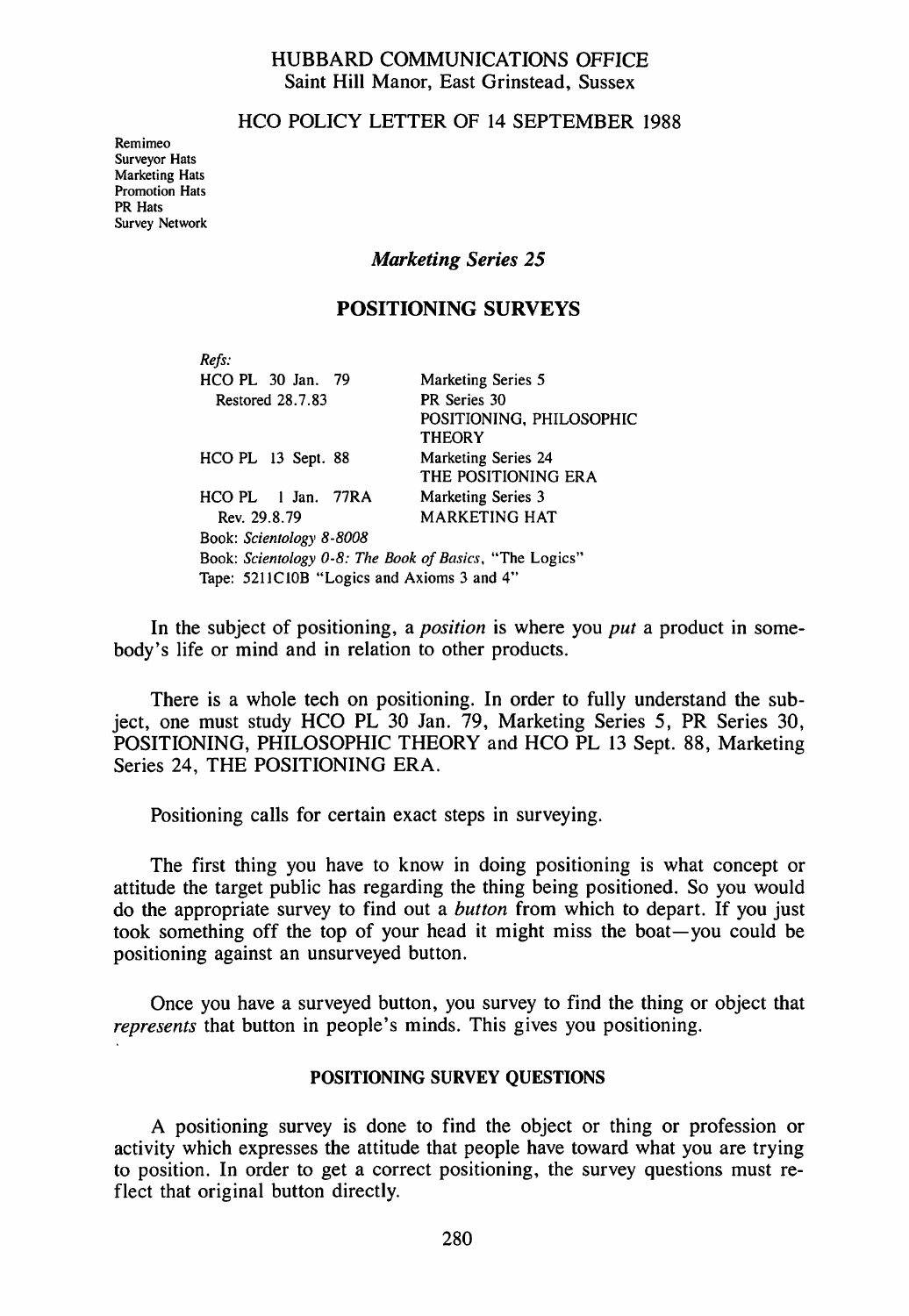For example, if one had a button of "being total cause over life, MEST, thought, environment and all dynamics," the right positioning question to ask would be: "What being or object is total cause over life, MEST, thought, environment and all dynamics?" That question would give you something against which and with which to position.

You have to ask questions which give you an *object* or *activity,* not a concept or a significance. One cannot position against a concept. Positioning is done against specific THINGS, not ideas.

Thus, there are two very basic rules about positioning survey questions:

#### THE QUESTIONS MUST GIVE AN OBJECT OR ACTIVITY AS THE ANSWER

and

#### THEY MUST REFLECT THE ORIGINAL SURVEY BUTTON DIRECTLY.

If these rules are violated, you won't get a correct positioning. Suppose one were doing a positioning survey for a book: in the initial surveys done on raw public, the button found is "It's an original work," then the surveyor perverts this and uses an altered question, "What impresses people most about a scientific discovery made for the first time?" This won't work. The question would simply be (amongst the raw public): "What comes to mind when I ask you to name a great original work?"

Positioning surveys are very, very simple. The button is used to find the thing or object that *represents* it in people's minds.

If, for example, "drive" turned up as the surveyed button, you could ask, "What symbolizes 'drive'?"

Here are several more examples:

The surveyed button is "peace of mind." A good positioning question for this would be, "What symbolizes 'peace of mind'?"

The surveyed buttons are "total standardness" and "totally standard actions." The positioning questions would be, "What object flashes into your mind when I say 'total standardness'?" and "What activity flashes into your mind when I say 'totally standard actions'?"

The surveyed button is "having a more positive attitude toward life." The positioning question would be, "What has the most positive attitude that you can think of?"

The button could be any of numerous concepts: "a great discovery," "a powerful force," "happiness," "self-respect," "self-confidence," "a great writer," "someone who knows himself," etc. For any one of these the positioning question could be: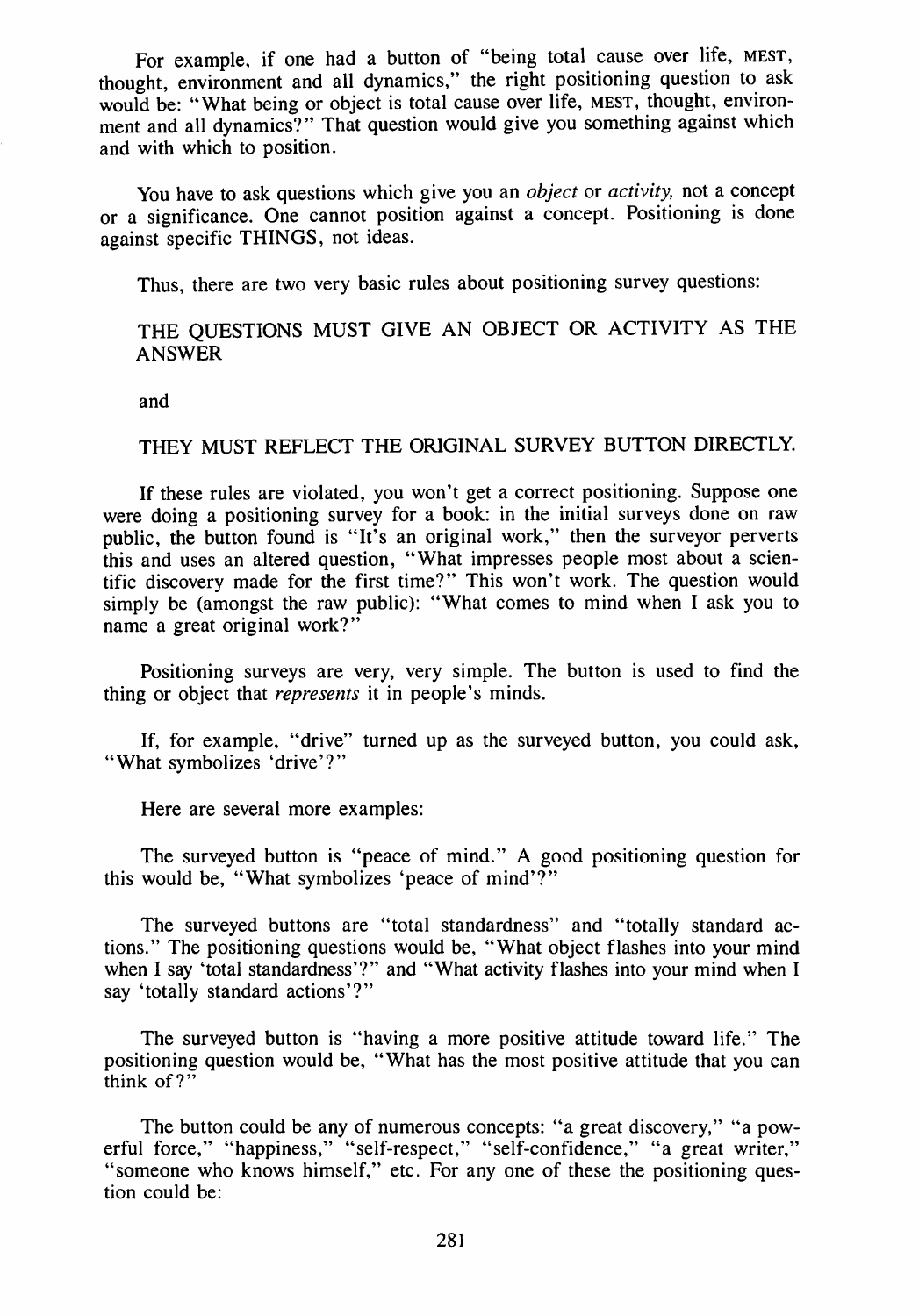"What object or activity do you think of instantly when I say the words (surveyed button)?"

#### POSITIONING AND CLASSIFICATION

Per the Logics, a datum can be evaluated only by a datum of comparable magnitude.

Suppose one used "library" as a positioning for a book that was being marketed. "Library" in popular understanding belongs in the category of things you don't buy. But the purpose of the ad is to *sell* books! This comes under the heading of classification of materials and objects and things- "library" is in the wrong class. People don't buy books in the library.

Another example of incorrect classification would be using a crown as the positioning object for auditor training. Auditors are in the healing or pastoral profession. Kings and crowns are in a ruling profession. This makes a mixed message. It puts an auditor into a position of command and the audience might get the idea that auditors were setting themselves up as rulers or that auditors were arrogant. This is not the character of an auditor.

Surveys have to be kept in the same *class* of thing. Everything has its own class of associations. When you're surveying shaving cream to get a positioning, you don't ask about horses.

Logic is the gradient scale of relating facts one to another.

Communication, in essence, depends upon logic.

Therefore, positioning surveys must not violate *classification* of objects.

If classification is not taken into account when doing positioning surveys, you can come up with a "positioning" which violates the fitness of things. For example, a promo piece for an upper-level rundown was once submitted which compared a thetan to a mountain. This was a contrary and even destructive comparison-you're not going to find anyone who wants to become a mountain. In looking at the surveys done to get this positioning, it was found that the survey question was alter-ised. The button was "become very stable as a thetan," and the positioning question asked— "What object represents stability to you?"—did not get a correct answer because a *thetan* is not an *object.* The question also used the word "stability," whereas the actual survey button was "become stable." Furthermore, what was being positioned was an *action* (a rundown), and the question asked was not in the same context or class of things as what was being surveyed for. A much more effective question would have been "What thing has man always counted on in past ages to become stable?" The answers to that question could have given something in the same class of thought or classification of things as what was being surveyed for.

#### POSITIONING BY ASSOCIATION

What people think they are and what they want to become is an exercise in positioning when you add *for what service* and *for what org.*